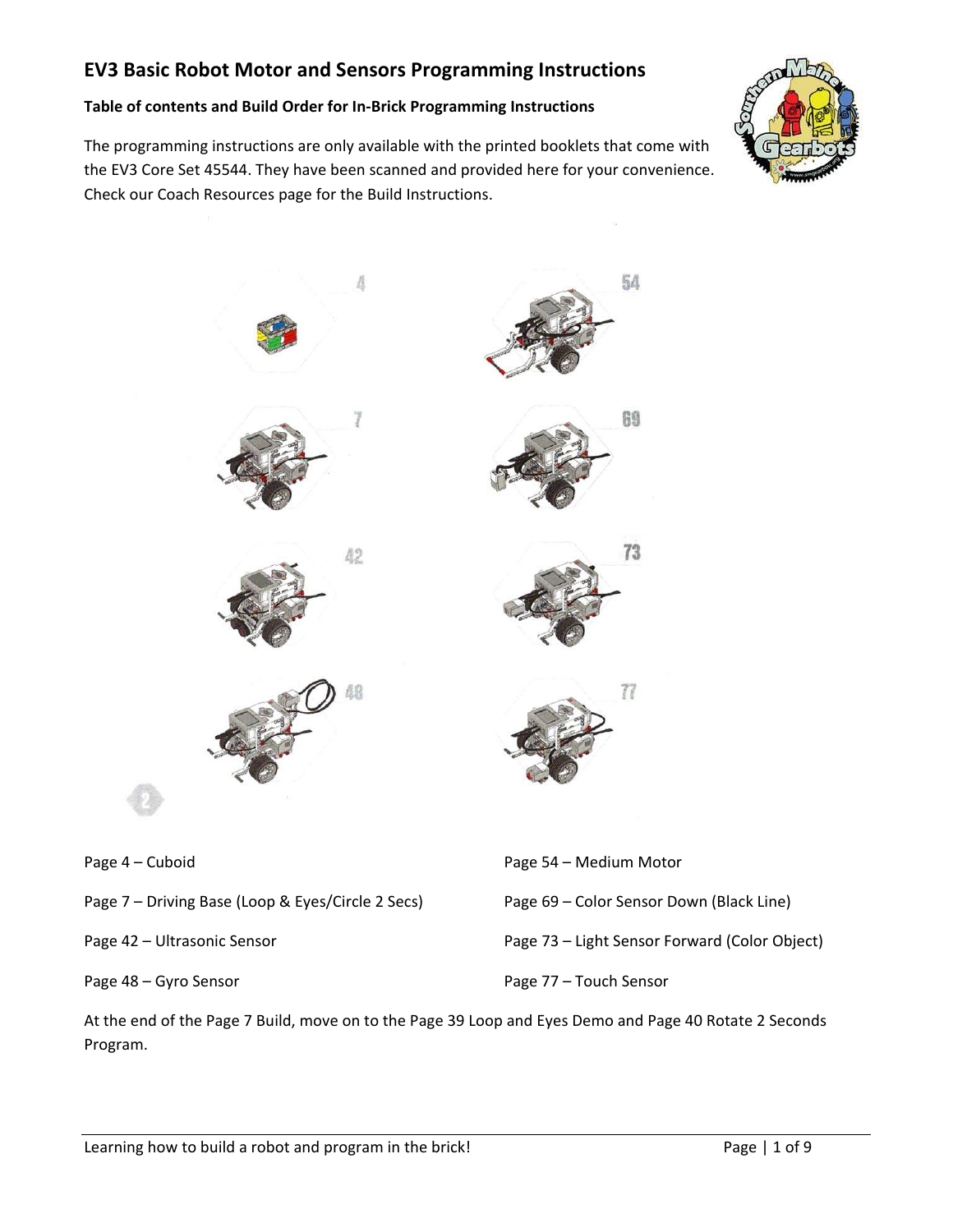#### **Page 39 – Driving Base Loop and Eyes Demo**

This demo should be accessed in the brick following the button pushes indicated.





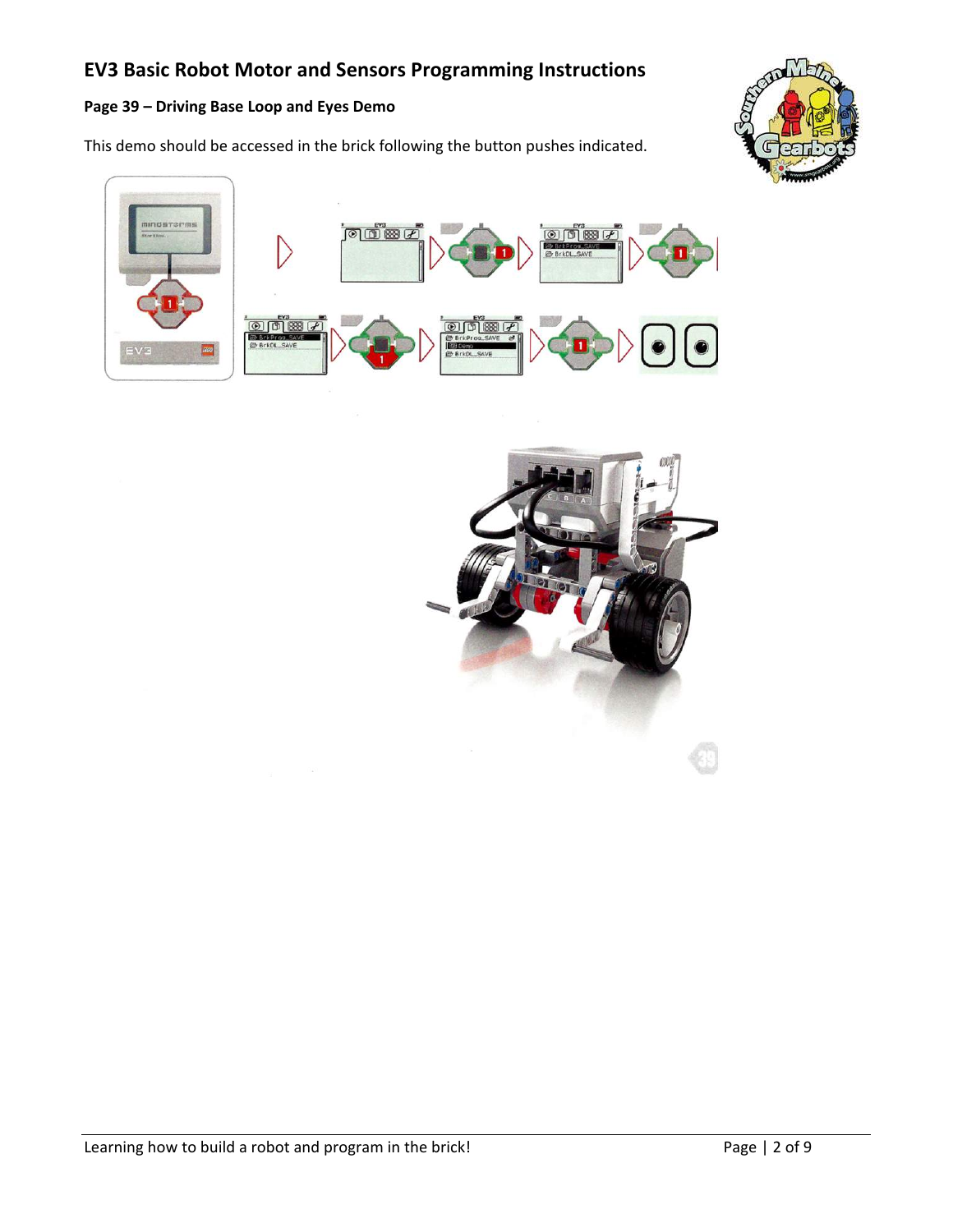#### **Page 40 –Driving Base Circle 2 Seconds**

The box to the upper left shows the result of the program as displayed in the brick. The details of the button pushes and selection screens are shown below.





*NOTE: Following this program, all programs will only show the in brick program and will expect the Team Members to identify and select the correct program elements using the button presses required.*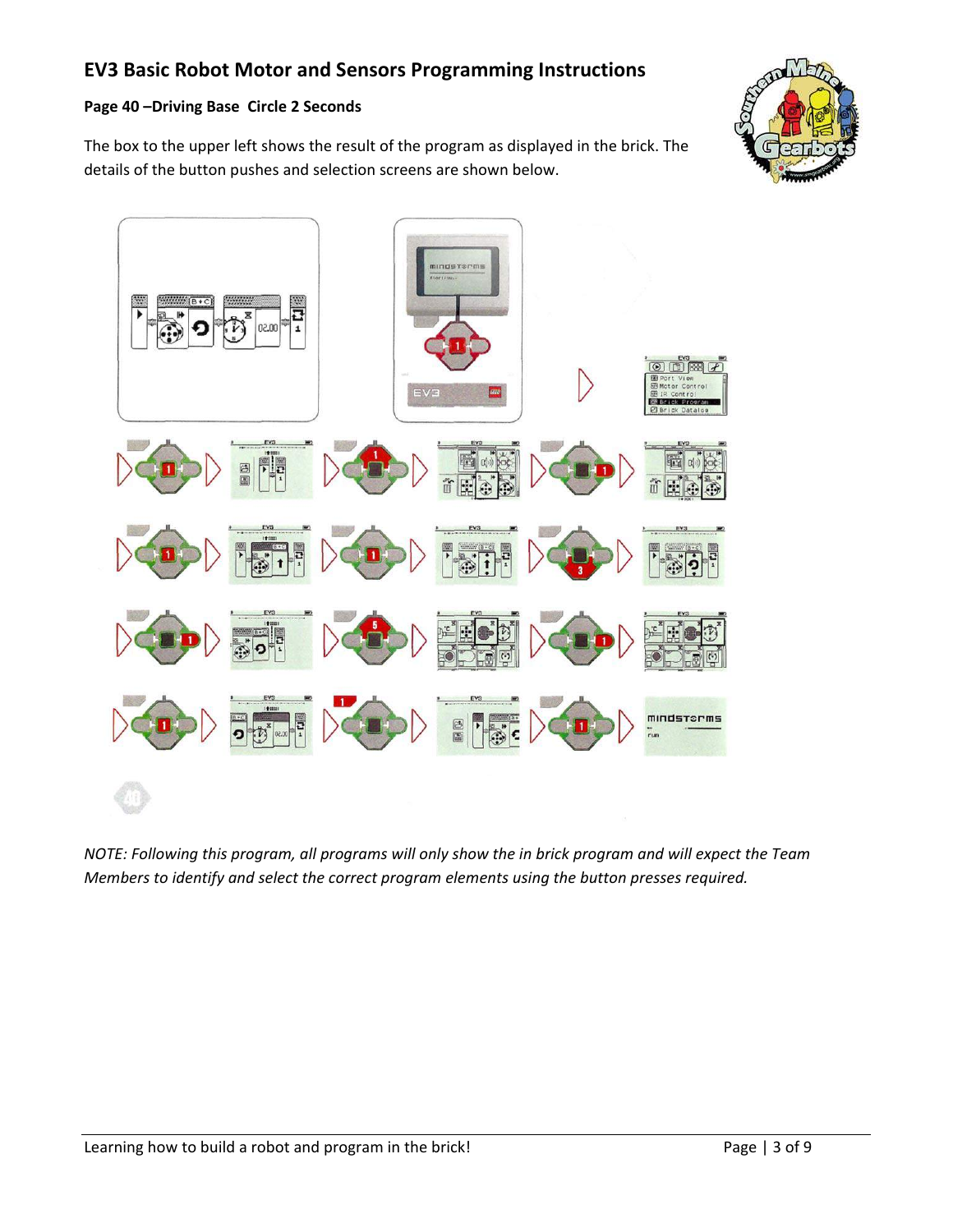**Page 47 – Ultrasonic Sensor to sense proximity to object** 





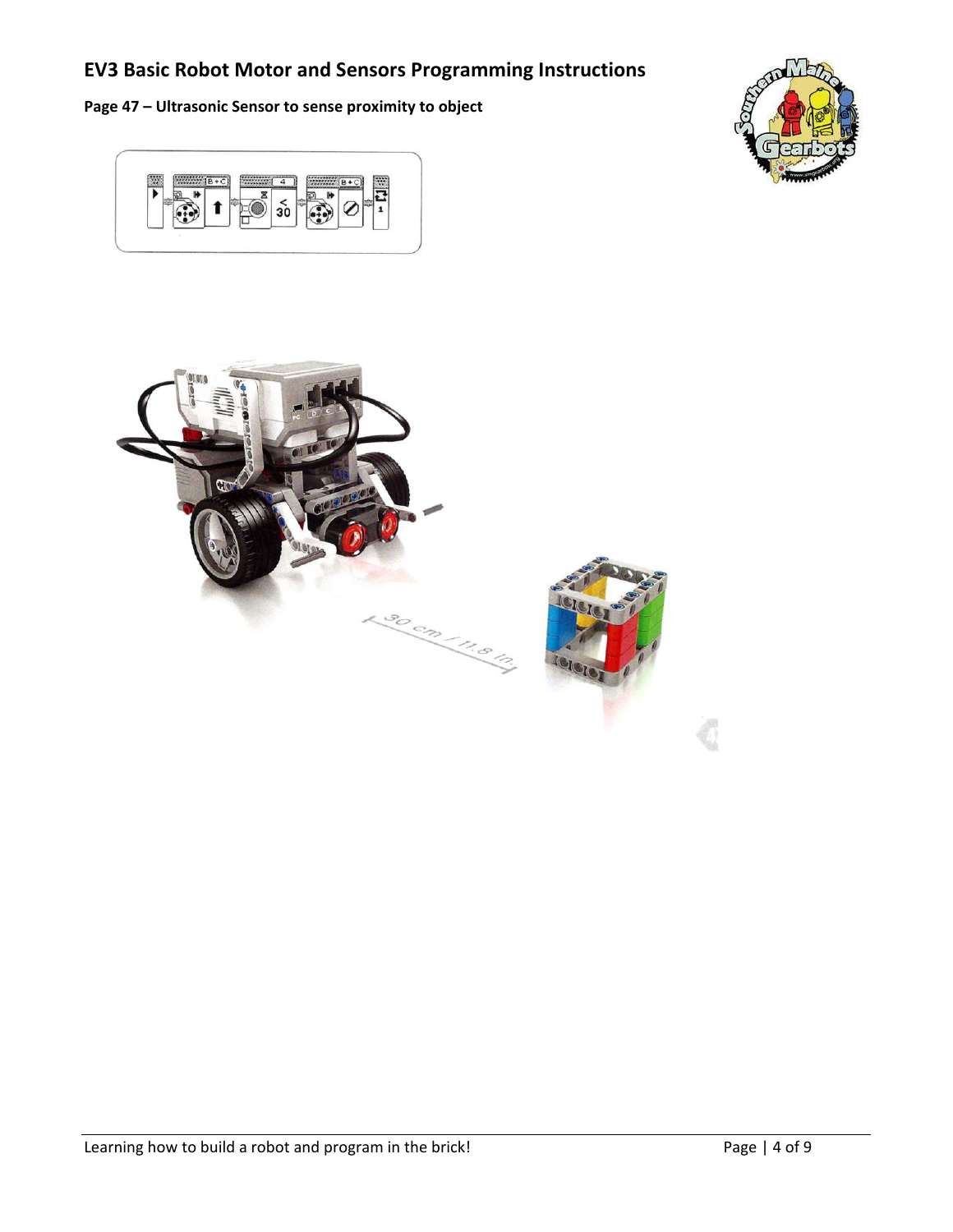**Page 53 – Gyro Sensor to sense rotation of turn** 

 $AS^{\circ}$ 





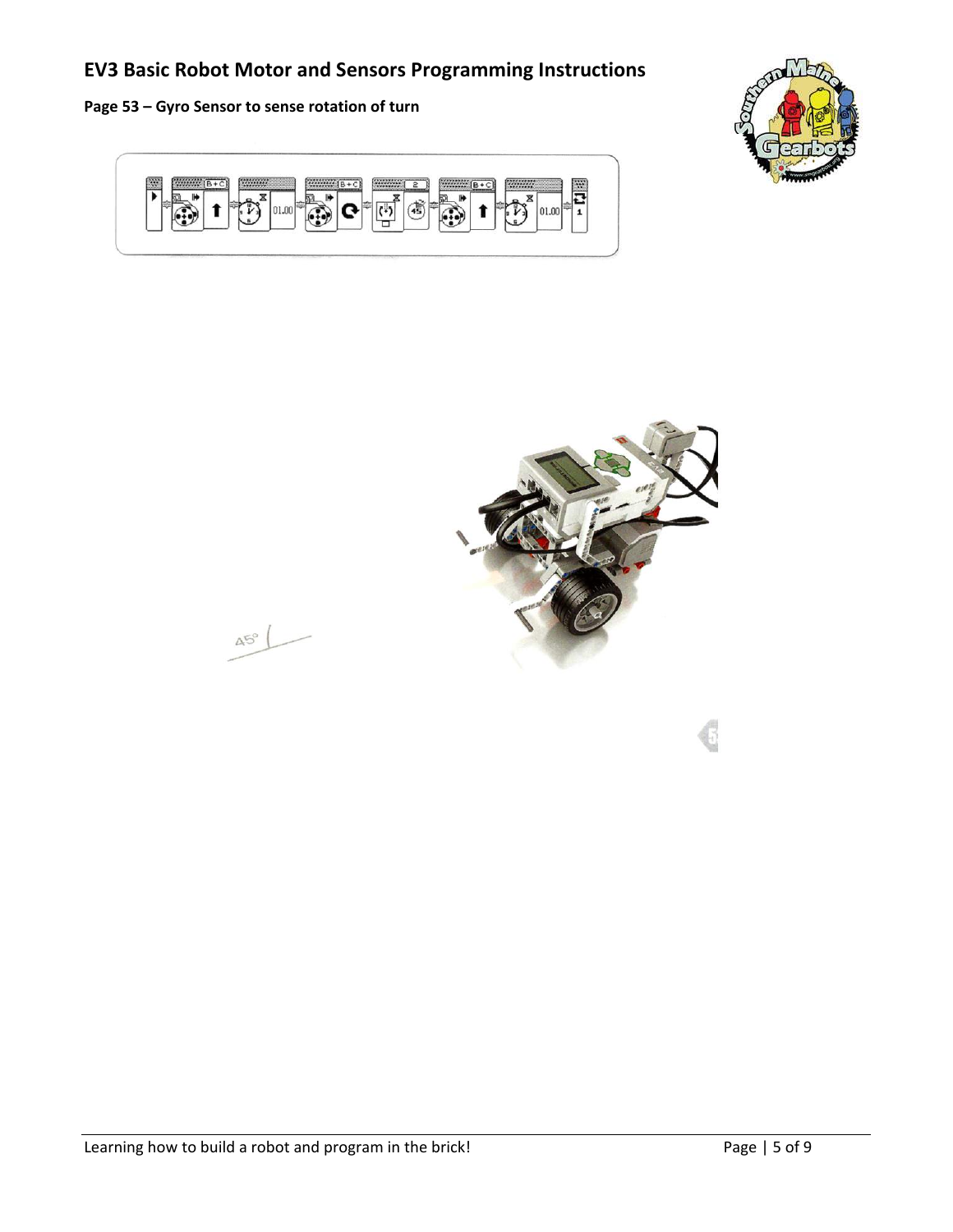**Page 68 – Medium Motor to work in direct line for additional motor functions** 





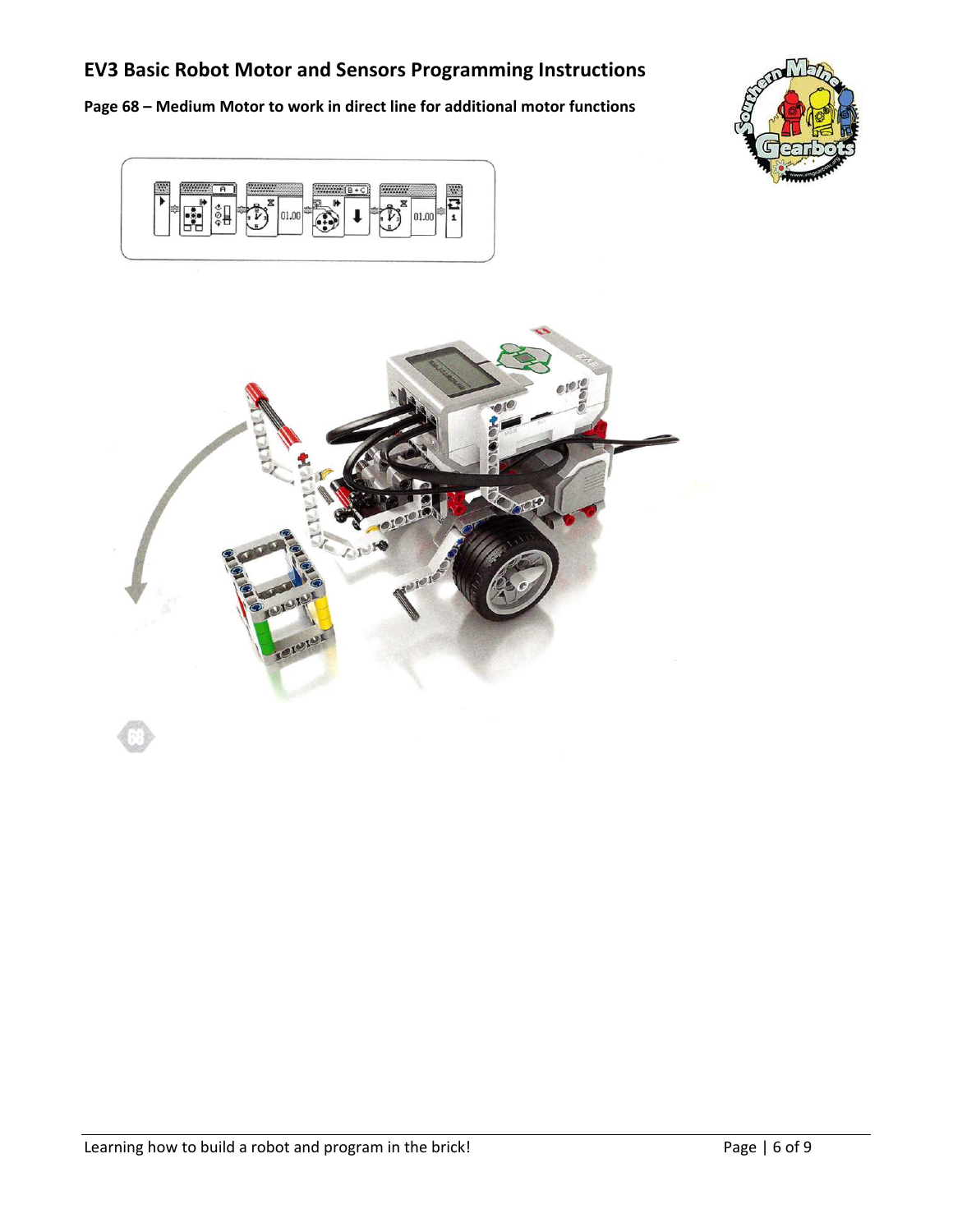**Page 72 – Color Sensor Down to detect and follow lines** 





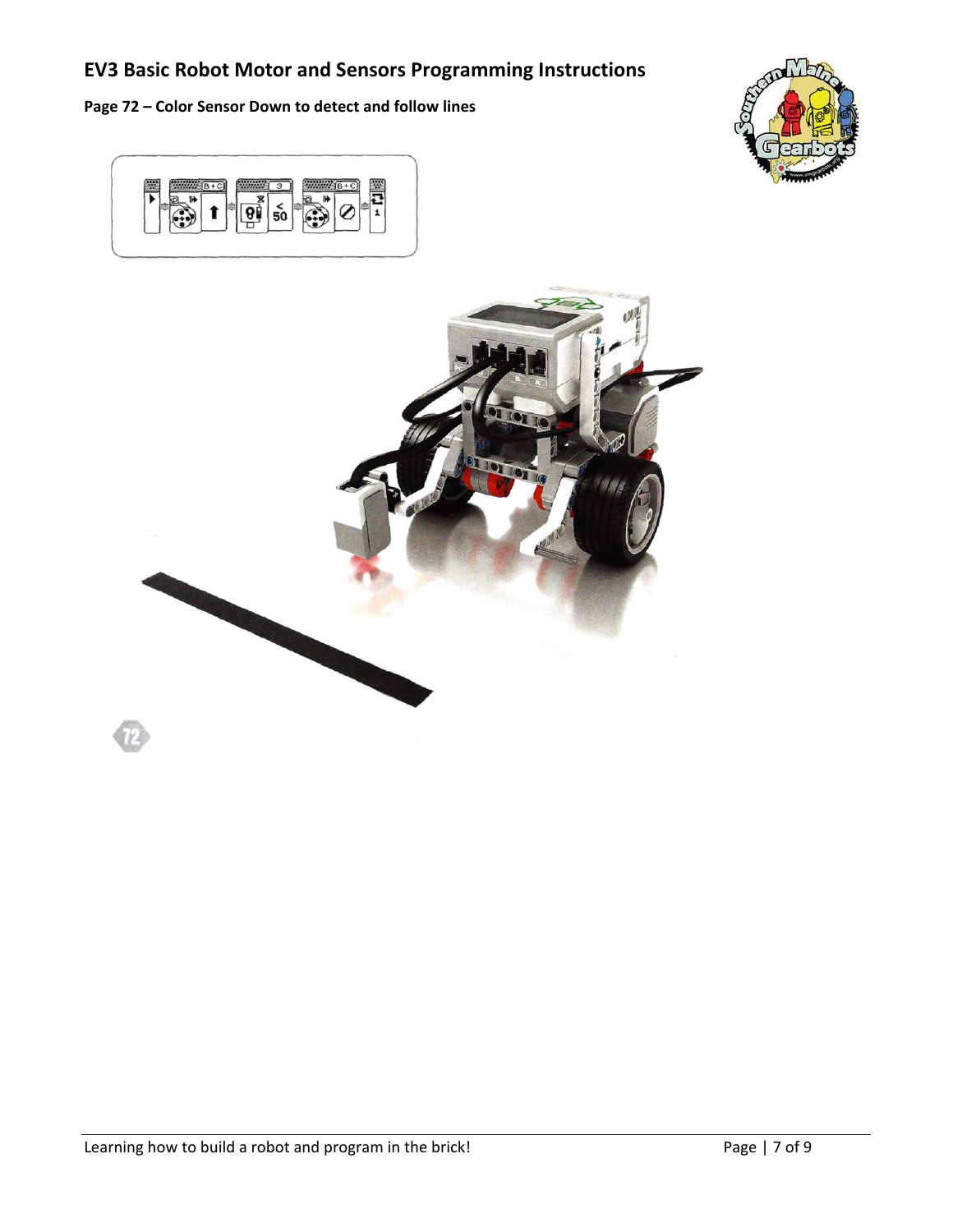**Page 78 – Color Sensor Forward to detect, identify, and interact with colored objects**